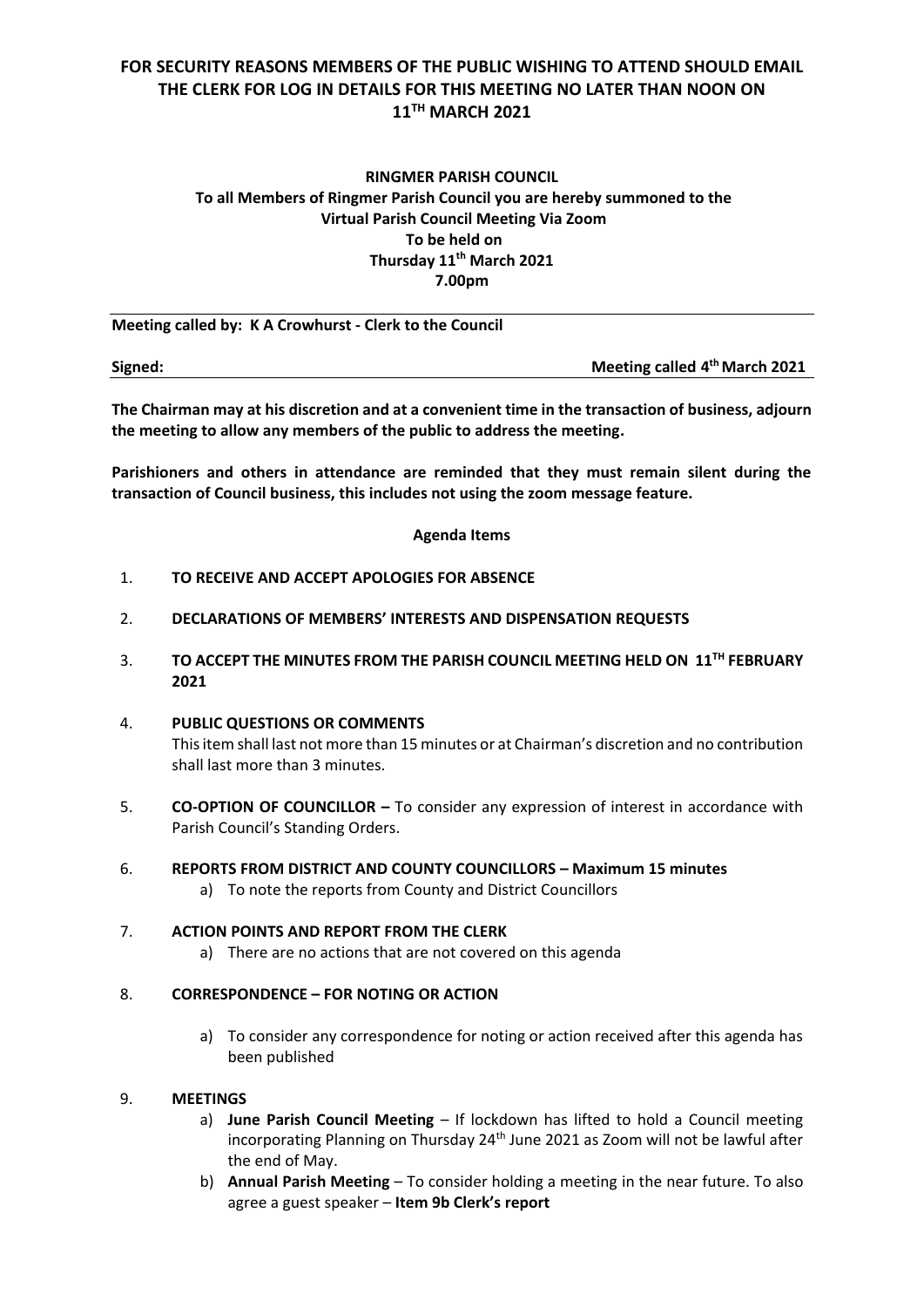### **c) Office and Finance Frequency** – To change to quarterly meetings **- Item 9c Clerk's report**

#### 10. **REGISTRATION OF LAND**

- a) Ringmer Village Green where the pump is sited
- b) Rushey Green

#### 11. **NAMING OF MAIN HALL IN THE PARISH ROOMS**

- a) To consider the request to name the main hall after Lucy Stone
- b) To consider releasing £3,500 from the Lucy Stone Bequest to set up the hall for Community and Council use

## **Items for consideration**

- 1) Baby changing facility in the toilet and any other adjustments needing to be made
- 2) 2 x 2 new sockets for the fridge and kettle to be made available
- 3) Gate to block the kitchen area when the kitchen area is in use
- 4) Tables and chairs
- 5) Overhead projector
- 6) Dishwasher to be available for service users there is no water supply in the main room
- 7) Crockery
- 8) Outside signage to inform users how to access the rear access
- 9) IT items including screen, separate Wi-Fi, and any other associated items

## 12. **OFFICE & FINANCE:**

- a) Payments and Receipts (Previously circulated)
- b) Bank Reconciliation(s)
- c) Bank Summary
- d) Cost Centre Report
- e) Quotation(s)
- f) Grant application(s)/Donations
- g) Any other financial matters that cannot be held over to the next agenda

## 13. **PLANNING APPLICATIONS**

## **LW/21/0107 57 Harvard Road Ringmer East Sussex BN8 5JF**

Ground floor side and rear extension

## **LW/21/0036/CD Caburn Field Anchor Field Ringmer East Sussex**

Discharge of conditions 7 (Archaeology investigation report), 11 (Soil investigation report), 13 (Soil investigation report), 16 (Hard & Soft landscape drawings) and 18 (Landscape management plan) relating to approval LW/18/0808.

## **TW/21/0010/TPO Delves House Delves Close Ringmer East Sussex**

G658 - Mixed species group - crown raise to 2.5 metres above ground level over Churchyard and footpath (by no more than 2.5 metres).

T660 - Horse Chestnut - crown raise to 2.5 metres over Churchyard - by no more than 2.5 metres.

T661 - Horse Chestnut - crown raise to 2.5 metres over Churchyard - by no more than 2.5 metres.